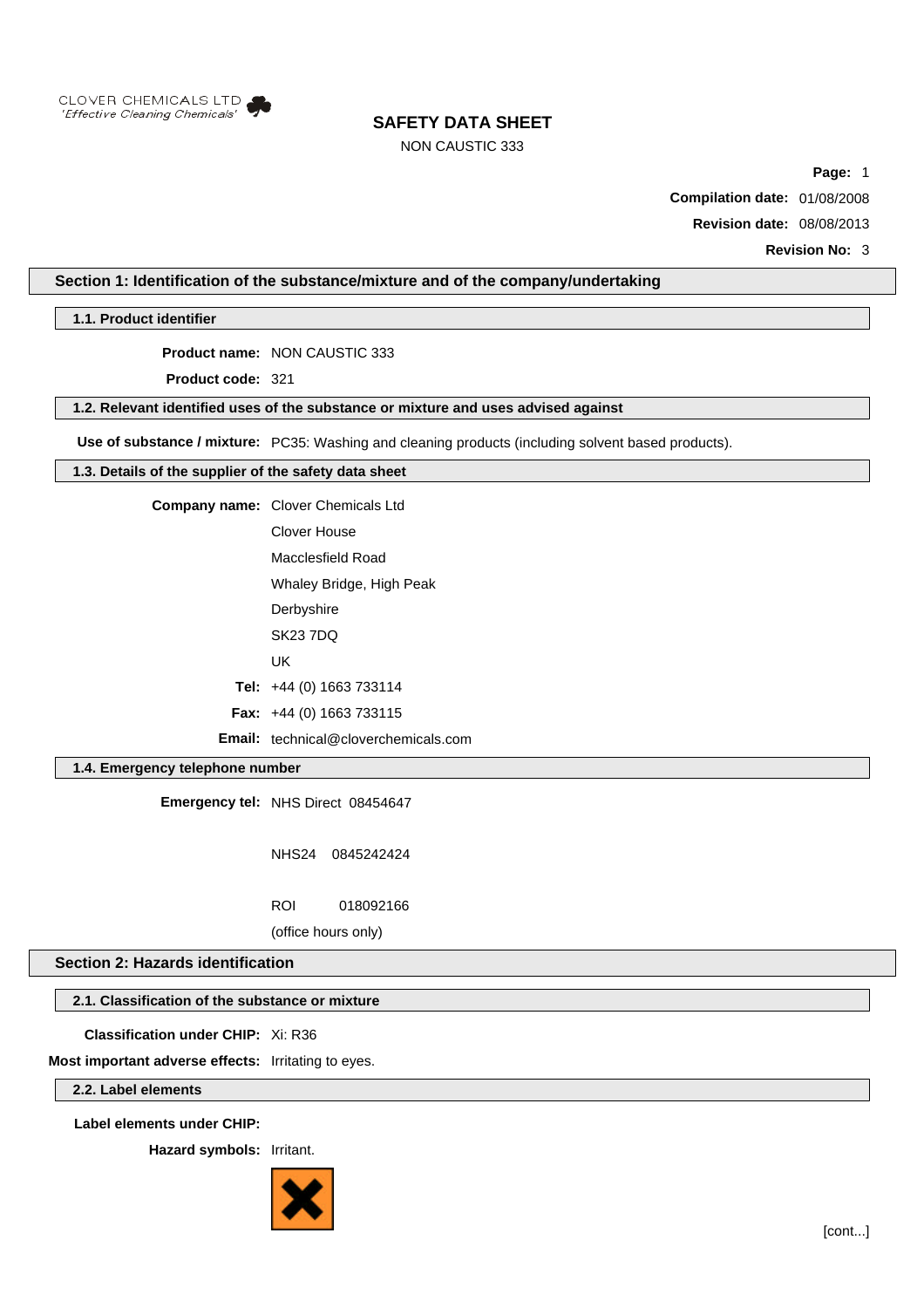# NON CAUSTIC 333

**Risk phrases:** R36: Irritating to eyes.

**Safety phrases:** S2: Keep out of the reach of children.

S25: Avoid contact with eyes.

S26: In case of contact with eyes, rinse immediately with plenty of water and seek

medical advice.

**2.3. Other hazards**

**PBT:** This product is not identified as a PBT substance.

# **Section 3: Composition/information on ingredients**

#### **3.2. Mixtures**

## **Hazardous ingredients:**

#### B-ALANINE,N-COCO ALKYL DERIVATIVES, SODIUM SALTS

| <b>EINECS</b>                                  | CAS         | <b>CHIP Classification</b> | <b>CLP Classification</b> | Percent  |
|------------------------------------------------|-------------|----------------------------|---------------------------|----------|
| 271-795-1                                      | 68608-68-4  | Xi: R36                    |                           | $1 - 5%$ |
| C 12/15 A, 3-12 EO MULTIBRANCHED (DID 28)      |             |                            |                           |          |
| <b>POLYMER</b>                                 | 9043-30-5   | Xn: R22: Xi: R41           |                           | $1 - 5%$ |
| C9/11 A, >3-6 EO PREDOMINANTLY LINEAR (DID 21) |             |                            |                           |          |
| <b>POLYMER</b>                                 | 160875-66-1 | Xi: R41                    |                           | $1\%$    |

# **Section 4: First aid measures**

**4.1. Description of first aid measures**

**Skin contact:** Wash immediately with plenty of soap and water.

**Eye contact:** Bathe the eye with running water for 15 minutes. Consult a doctor.

**Ingestion:** Do not induce vomiting. Wash out mouth with water. If conscious, give half a litre of water

to drink immediately. Transfer to hospital as soon as possible.

**Inhalation:** Consult a doctor.

### **4.2. Most important symptoms and effects, both acute and delayed**

**Skin contact:** There may be mild irritation at the site of contact.

**Eye contact:** There may be irritation and redness.

**Ingestion:** There may be soreness and redness of the mouth and throat.

**Inhalation:** There may be irritation of the throat with a feeling of tightness in the chest.

**Delayed / immediate effects:** Immediate effects can be expected after short-term exposure.

#### **4.3. Indication of any immediate medical attention and special treatment needed**

**Immediate / special treatment:** Eye bathing equipment should be available on the premises.

#### **Section 5: Fire-fighting measures**

**Page:** 2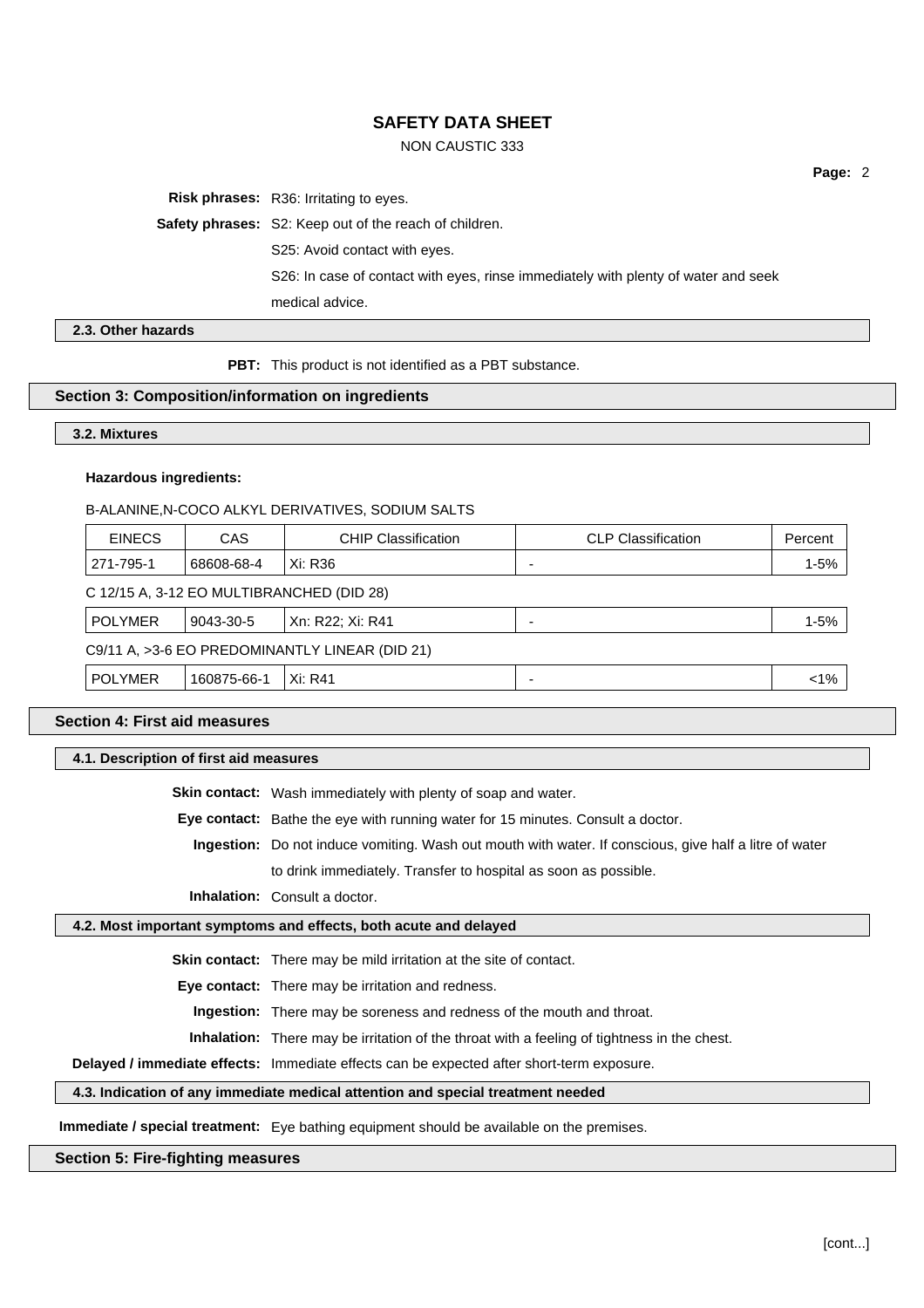# NON CAUSTIC 333

### **5.1. Extinguishing media**

**Extinguishing media:** Water.

#### **5.2. Special hazards arising from the substance or mixture**

**Exposure hazards:** In combustion emits toxic fumes of carbon dioxide / carbon monoxide.

#### **5.3. Advice for fire-fighters**

**Advice for fire-fighters:** Wear self-contained breathing apparatus.

#### **Section 6: Accidental release measures**

**6.1. Personal precautions, protective equipment and emergency procedures**

**Personal precautions:** Refer to section 8 of SDS for personal protection details. Turn leaking containers

leak-side up to prevent the escape of liquid.

#### **6.2. Environmental precautions**

**Environmental precautions:** Contain the spillage using bunding.

**6.3. Methods and material for containment and cleaning up**

**Clean-up procedures:** Transfer to a suitable container.

**6.4. Reference to other sections**

**Reference to other sections:** Refer to section 8 of SDS.

**Section 7: Handling and storage**

**7.1. Precautions for safe handling**

#### **7.2. Conditions for safe storage, including any incompatibilities**

**Suitable packaging:** Polyethylene. Stainless steel. Teflon.

**7.3. Specific end use(s)**

**Specific end use(s):** No data available.

### **Section 8: Exposure controls/personal protection**

**8.1. Control parameters**

**Workplace exposure limits:** No data available.

**8.1. DNEL/PNEC Values**

**DNEL / PNEC** No data available.

**8.2. Exposure controls**

**Hand protection:** Gloves (alkali-resistant).

**Eye protection:** Safety glasses with side-shields.

**Skin protection:** Protective clothing.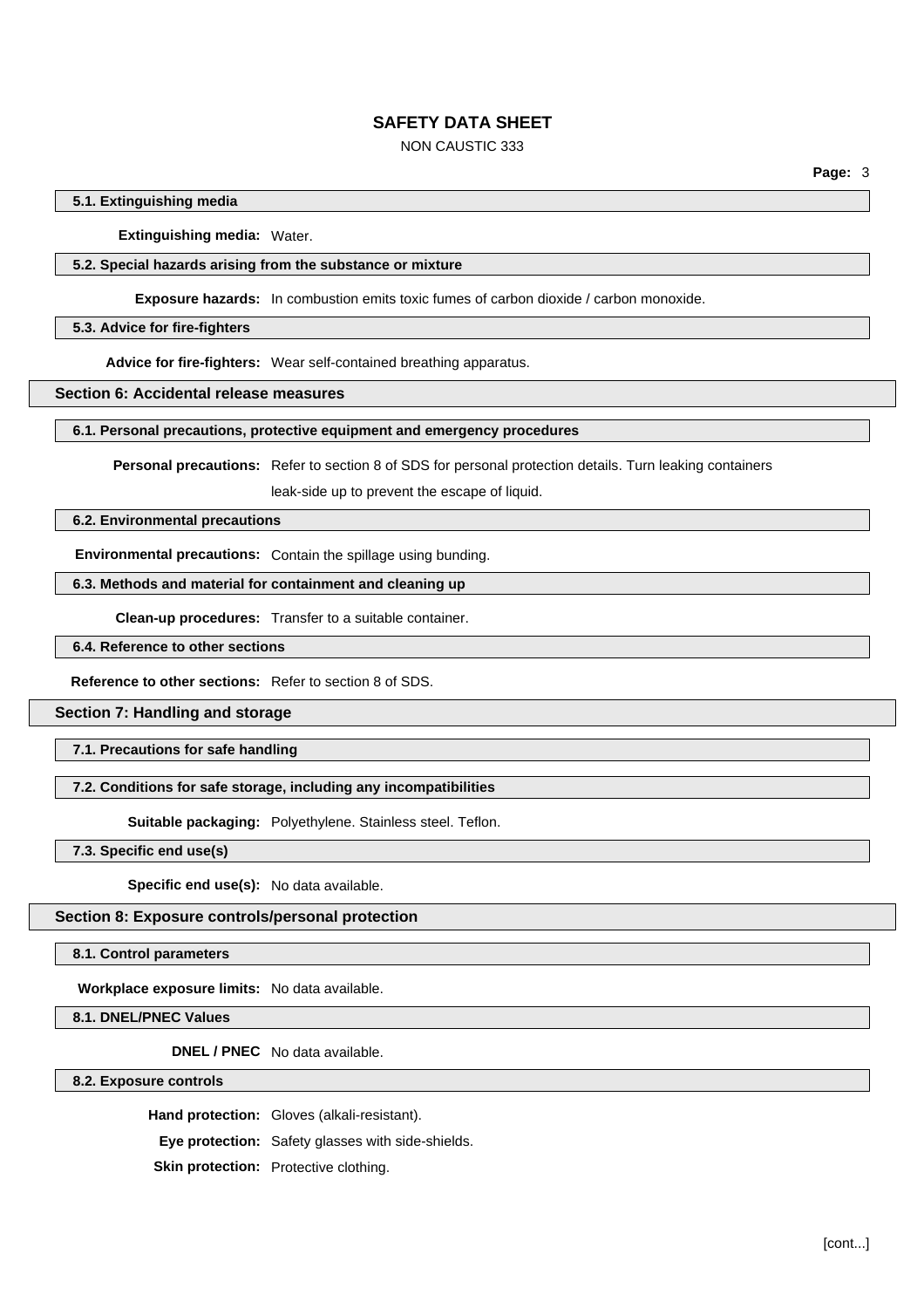# NON CAUSTIC 333

**Melting point/range°C:** 0

**pH:** 10.5

**Page:** 4

#### **Section 9: Physical and chemical properties**

| 9.1. Information on basic physical and chemical properties |                                                  |  |
|------------------------------------------------------------|--------------------------------------------------|--|
|                                                            |                                                  |  |
| <b>State: Liquid</b>                                       |                                                  |  |
| Colour: Yellow                                             |                                                  |  |
|                                                            | <b>Odour:</b> Barely perceptible odour           |  |
| <b>Evaporation rate: Moderate</b>                          |                                                  |  |
|                                                            | <b>Oxidising:</b> Non-oxidising (by EC criteria) |  |
| <b>Solubility in water: Soluble</b>                        |                                                  |  |
|                                                            | <b>Viscosity: Non-viscous</b>                    |  |
| Boiling point/range°C: 100                                 |                                                  |  |
| <b>Relative density: 1.074</b>                             |                                                  |  |
| VOC q/l: 0                                                 |                                                  |  |
|                                                            |                                                  |  |

**9.2. Other information**

**Other information:** No data available.

# **Section 10: Stability and reactivity**

**10.1. Reactivity**

**Reactivity:** Stable under recommended transport or storage conditions.

**10.2. Chemical stability**

**Chemical stability:** Stable under normal conditions.

#### **10.3. Possibility of hazardous reactions**

**Hazardous reactions:** Hazardous reactions will not occur under normal transport or storage conditions.

**10.4. Conditions to avoid**

**10.5. Incompatible materials**

#### **10.6. Hazardous decomposition products**

**Haz. decomp. products:** In combustion emits toxic fumes of carbon dioxide.

# **Section 11: Toxicological information**

**11.1. Information on toxicological effects**

## **Hazardous ingredients:**

#### **B-ALANINE,N-COCO ALKYL DERIVATIVES, SODIUM SALTS**

| OR.<br>$\sim$ | $ -$ |  |  |
|---------------|------|--|--|
|               |      |  |  |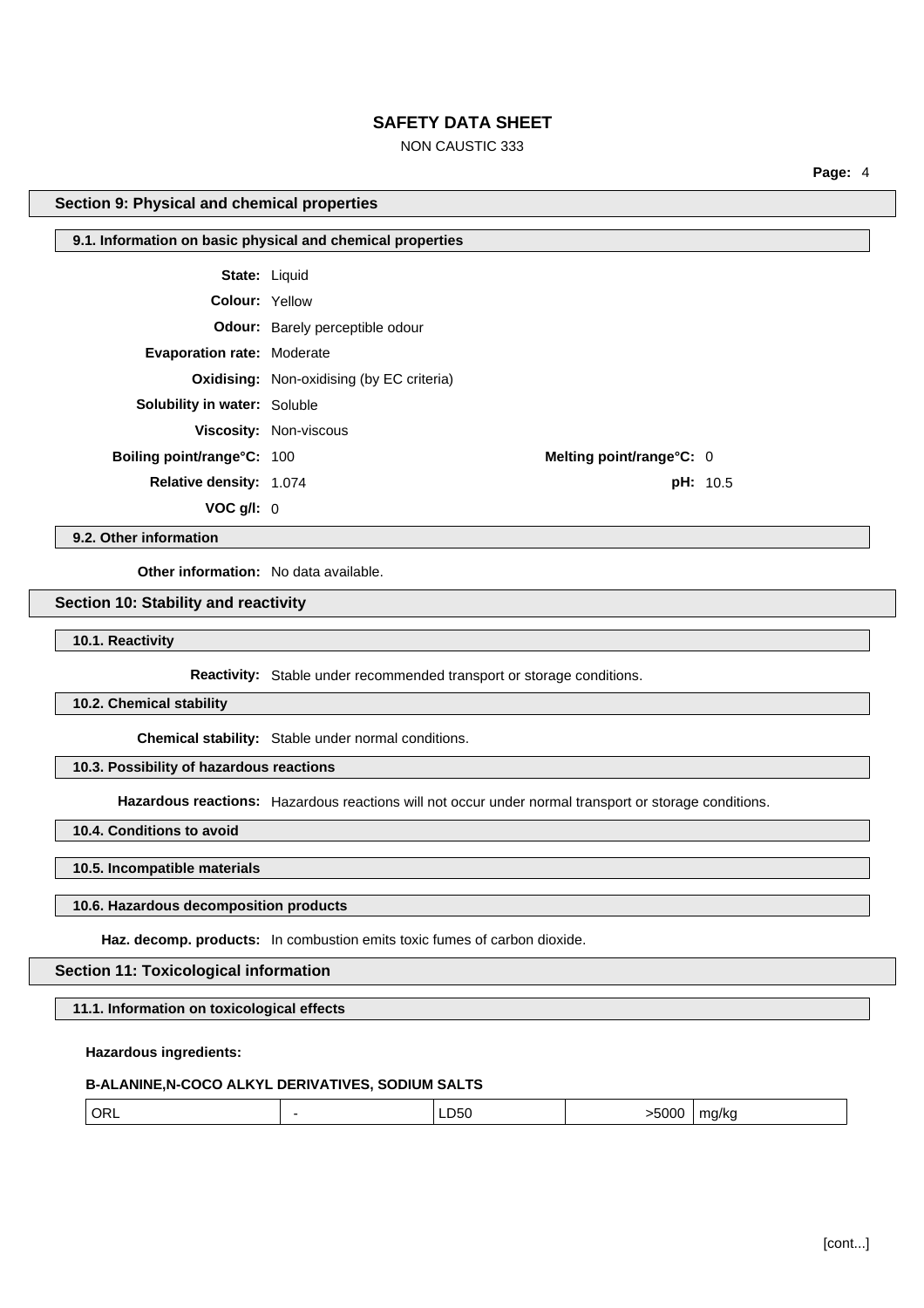# NON CAUSTIC 333

# **Page:** 5

| C 12/15 A, 3-12 EO MULTIBRANCHED (DID 28)                              |                                                                                                                           |                                                                       |                       |       |                                                                                             |       |
|------------------------------------------------------------------------|---------------------------------------------------------------------------------------------------------------------------|-----------------------------------------------------------------------|-----------------------|-------|---------------------------------------------------------------------------------------------|-------|
| ORL                                                                    | <b>RAT</b>                                                                                                                |                                                                       | LD50                  |       | 1.5                                                                                         | g/kg  |
| C9/11 A, >3-6 EO PREDOMINANTLY LINEAR (DID 21)                         |                                                                                                                           |                                                                       |                       |       |                                                                                             |       |
| <b>ORL</b>                                                             | <b>RAT</b>                                                                                                                |                                                                       | LD50                  |       | >2000                                                                                       | mg/kg |
| <b>Relevant effects for mixture:</b>                                   |                                                                                                                           |                                                                       |                       |       |                                                                                             |       |
| Effect                                                                 | Route                                                                                                                     |                                                                       |                       | Basis |                                                                                             |       |
| Irritation                                                             | <b>OPT</b>                                                                                                                |                                                                       | Hazardous: calculated |       |                                                                                             |       |
| Symptoms / routes of exposure                                          |                                                                                                                           |                                                                       |                       |       |                                                                                             |       |
|                                                                        |                                                                                                                           | Skin contact: There may be mild irritation at the site of contact.    |                       |       |                                                                                             |       |
|                                                                        |                                                                                                                           | Eye contact: There may be irritation and redness.                     |                       |       |                                                                                             |       |
|                                                                        |                                                                                                                           | Ingestion: There may be soreness and redness of the mouth and throat. |                       |       |                                                                                             |       |
|                                                                        |                                                                                                                           |                                                                       |                       |       | Inhalation: There may be irritation of the throat with a feeling of tightness in the chest. |       |
|                                                                        | Delayed / immediate effects: Immediate effects can be expected after short-term exposure.                                 |                                                                       |                       |       |                                                                                             |       |
| <b>Section 12: Ecological information</b>                              |                                                                                                                           |                                                                       |                       |       |                                                                                             |       |
| 12.1. Toxicity                                                         |                                                                                                                           |                                                                       |                       |       |                                                                                             |       |
| Ecotoxicity values: No data available.                                 |                                                                                                                           |                                                                       |                       |       |                                                                                             |       |
| 12.2. Persistence and degradability                                    |                                                                                                                           |                                                                       |                       |       |                                                                                             |       |
|                                                                        | Persistence and degradability: The surfactants contained in this preperation comply with the biodegradability criteria as |                                                                       |                       |       |                                                                                             |       |
|                                                                        |                                                                                                                           |                                                                       |                       |       | laid down in regulation (EC) No.648/2004 on detergents. Biodegradable.                      |       |
| 12.3. Bioaccumulative potential                                        |                                                                                                                           |                                                                       |                       |       |                                                                                             |       |
| Bioaccumulative potential: No bioaccumulation potential.               |                                                                                                                           |                                                                       |                       |       |                                                                                             |       |
| 12.4. Mobility in soil                                                 |                                                                                                                           |                                                                       |                       |       |                                                                                             |       |
|                                                                        | Mobility: Soluble in water.                                                                                               |                                                                       |                       |       |                                                                                             |       |
| 12.5. Results of PBT and vPvB assessment                               |                                                                                                                           |                                                                       |                       |       |                                                                                             |       |
| PBT identification: This product is not identified as a PBT substance. |                                                                                                                           |                                                                       |                       |       |                                                                                             |       |
| 12.6. Other adverse effects                                            |                                                                                                                           |                                                                       |                       |       |                                                                                             |       |
| <b>Section 13: Disposal considerations</b>                             |                                                                                                                           |                                                                       |                       |       |                                                                                             |       |
| 13.1. Waste treatment methods                                          |                                                                                                                           |                                                                       |                       |       |                                                                                             |       |
| Disposal of packaging: Dispose of as normal industrial waste.          |                                                                                                                           |                                                                       |                       |       |                                                                                             |       |
|                                                                        |                                                                                                                           |                                                                       |                       |       | <b>NB:</b> The user's attention is drawn to the possible existence of regional or national  |       |
|                                                                        |                                                                                                                           | regulations regarding disposal.                                       |                       |       |                                                                                             |       |